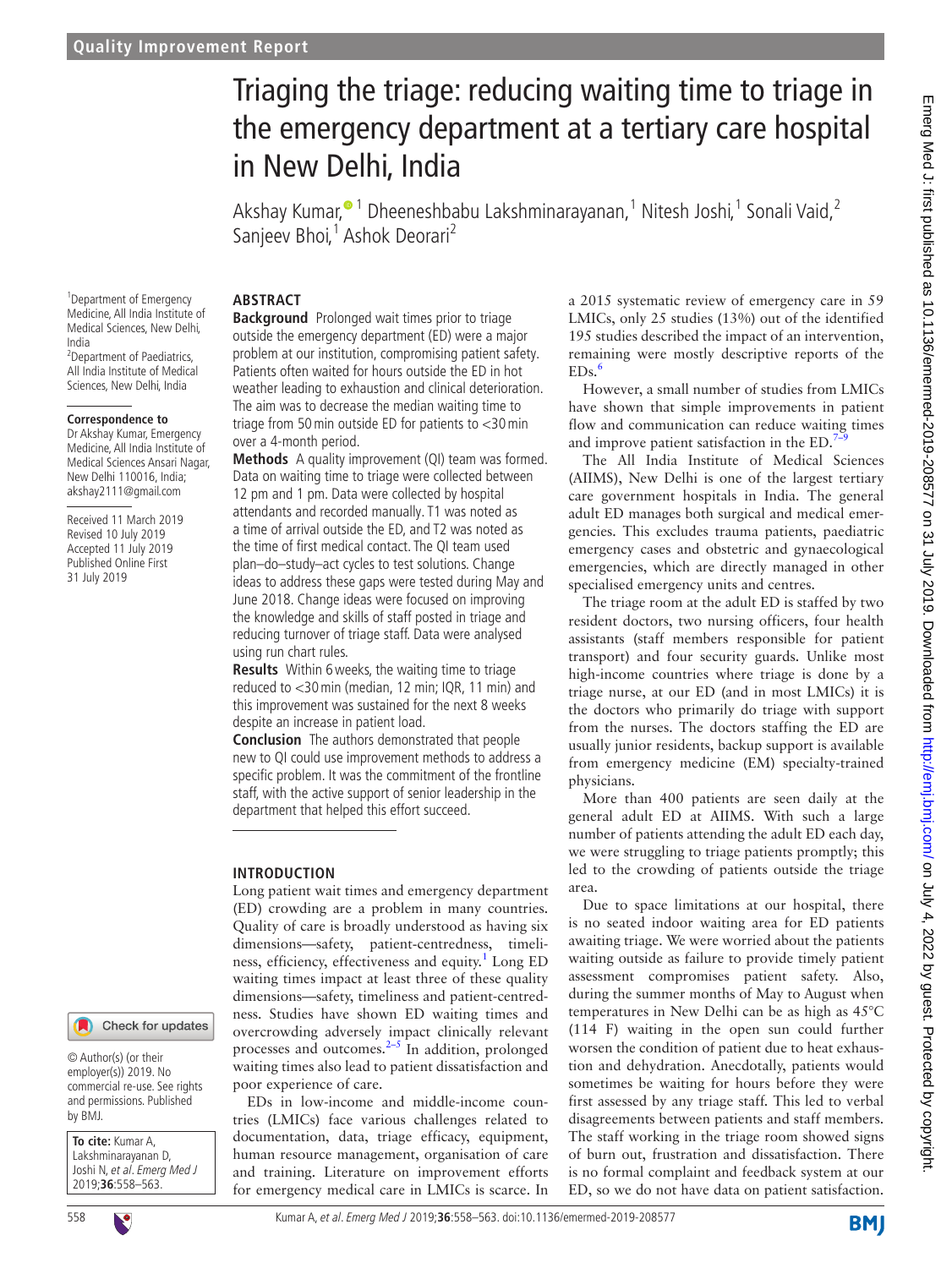However, it was clear to us based on our daily experience of working in the ED that high waiting times were causing a lot of stress for patients, families and staff. We therefore started a quality improvement (QI) initiative to reduce the waiting time to triage.

### **Methods**

Discussions to decrease waiting times were held with ED staff at all levels. A multidisciplinary QI project team was formed. The team included frontline staff currently posted at triage two mid-grade nurses, two junior resident physicians and two health assistants. Additionally, two consultants from Department of Emergency Medicine and two senior nursing officers with administrative roles were included in the team to provide leadership support. The team lead was one of the mid-grade nursing officers posted in triage and was enthusiastic about solving the problem.

The QI team members were trained using the WHO South-East Asia Regional Office (WHO SEARO) Point of Care QI methodology.<sup>10</sup> The QI team members met at least once every 2weeks and also formed a WhatsApp group to communicate more frequently. The aim of the QI project was defined - to reduce the median waiting time of patients outside the triage area from 50min to <30min within 4months from 1st April 2018 to 31st July 2018. The target of 30 min was chosen because team members felt that this was an achievable objective for the team in the given time frame.

The team used process flow diagrams and fishbone analysis $10$ to identify various causes for long triage waiting times. Based on the causes identified in the analysis the team came up with change ideas. The change ideas were tested using the iterative plan–do–study–act cycles (PDSAs).[10](#page-5-4) It was not always possible to test every idea separately given that the problem was acute and we needed to work fast to streamline the processes. Change ideas were first tried for a short time and on a small scale to learn if they were feasible. Changes that were feasible to do in the given context and had the potential to lead to a reduction in waiting times were implemented.

# **Measurement**

The challenge of most QI efforts is to minimise the data collection burden while still having sufficient data to guide the improvement efforts. We wanted to ensure that the measurement strategy used did not cause unnecessary burden and was sustainable. The value of small sample sizes in QI has been described by other authors. $11$  Small sample sizes are especially useful where observed system performance falls far short of the desired performance and large changes in performance are to be identified.

Although our ED has an electronic health record system at registration it does not collect patient data before reaching and in the triage area. We use a a paper-based system in triage where clinical staff manually enter the information into registers.

To calculate the waiting time to triage, we used two data points. First, we collected data on when the patient arrived outside the ED and started waiting (T1). Second, we recorded the time of first medical contact inside the triage room (T2). The difference between these two data points  $(T2 - T1)$  gave the waiting time to triage for the patient.

We devised a simple system to collect the required data. Health assistants are staff members posted outside triage. Their role is to help with patient transport. Data collection sheet was

given to the health assistant posted outside the ED to note down the arrival time of patients to the ED (T1).

Inside the triage room, a register was already used routinely for all patients who were assessed. The name, date, time of initial assessment and the brief presentation history are noted here. So, data on T2 (timing of initial triage assessment) were readily available for all patients coming to the triage.

The frequency of data collection and the sample size was by convenience and opportunistic. Data were collected twice a week, between 12 and 1 pm. This time frame was chosen as this was usually the peak time of patient crowding outside the ED based on the experience of the QI team members. The specific days of the week varied based on the convenience of team members. Data were plotted on a run chart. To keep data collection to a minimum, we collected data for only 20 patients per day. On two occasions the team was not able to collect data from 12 to 1 pm and collected data from 3 to 4 pm instead. T1 was noted by the health assistant posted outside the ED. T2 was later collected from the register by other team members. T2 minus T1 was calculated as the waiting time to triage.

# **Data analysis**

We used run charts to analyse the data. We used the median as our measure of central tendency instead of using the mean as the median is less susceptible to outlier data. The median was recalculated when a shift was identified in the data using rules to define a shift as described by Anhøj and Olesen.<sup>12</sup> A shift is  $\geq$ 6 consecutive data points on the same side on the median.<sup>[13](#page-5-7)</sup> The baseline median was calculated from the first 10 data points from 11th April to 15th May 2018. As a balancing measure, we also collected data on the patient load during the time to account for any confounding on the waiting times from changes in patient load.

# **Understanding the processes of care**

The next step was to understand the processes of care to identify changes we could make to reduce the waiting time to triage. The QI team drew a process flowchart ([figure](#page-2-0) 1) to study the flow of the patients after arrival to the ED. Our triage system uses a simple red, yellow and green classification system. Red patients are the sickest needing immediate care, yellow patients need ED admission but are able to wait, green patients are those who do not need admission to the ED and can be given required treatment/advice at triage and sent home. In addition to these categories, an additional category of 'fast track' patient is kept for patients with shock, acute coronary syndrome and stroke; these patients bypass the registration process and are immediately transferred to treatment areas.

The process flowchart made it clear that to reduce waiting times outside the ED, there should be an efficient triage system in place with rapid transfer of patients out of the triage area into appropriate queues.

The QI team also performed a cause and effect (fishbone) analysis to analyse different problems leading to delays. Several problems were identified and categorised under four headings people, place, process and policy ([table](#page-2-1) 1). The analysis helped the QI team come up with several change ideas which were tested using PDSA cycles.

# **Strategy**

The QI team came up with several change ideas to reduce the waiting time to triage and used PDSA cycles to test these change ideas. Change ideas were mainly focused on (1) orienting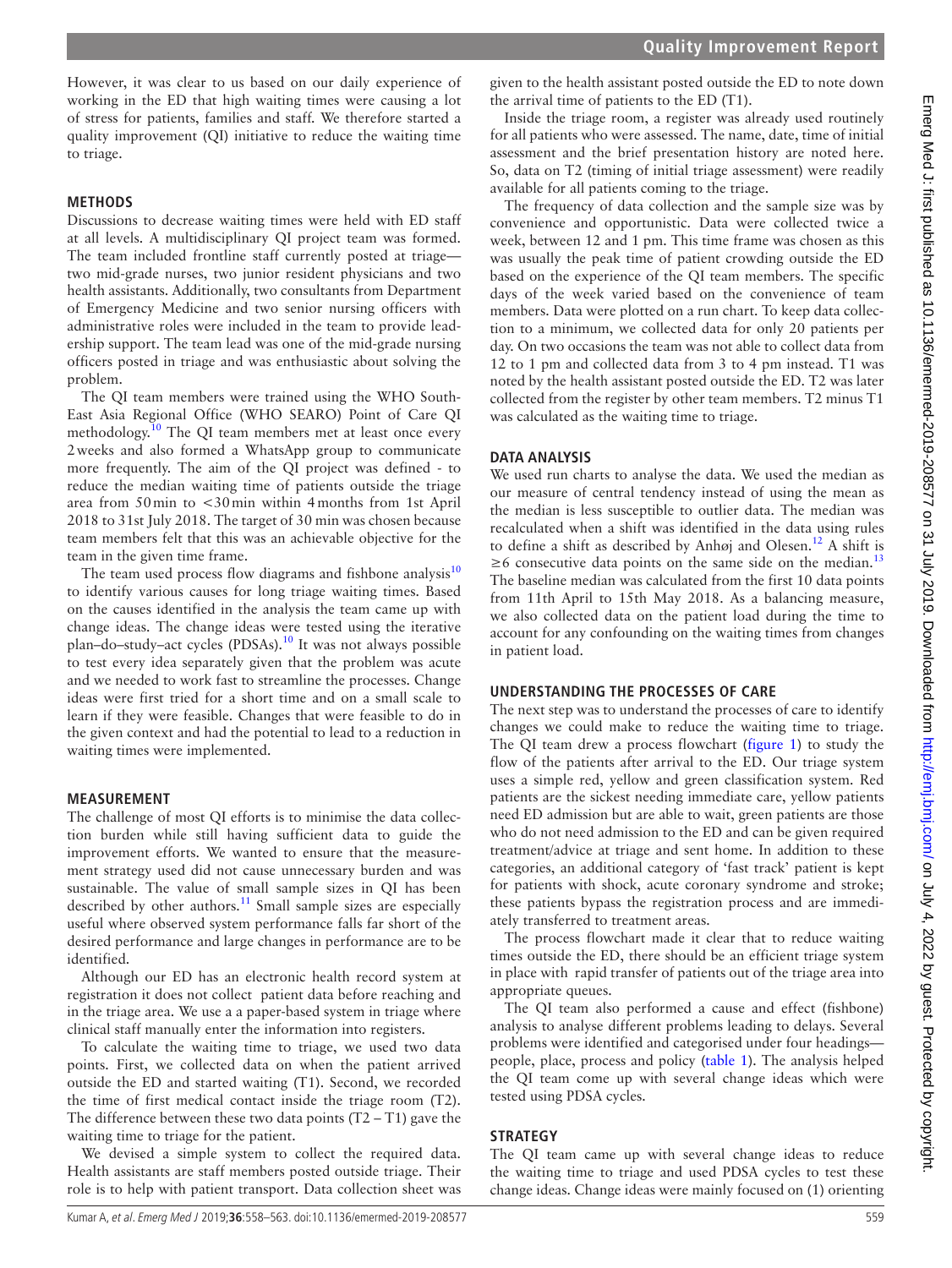



<span id="page-2-0"></span>**Figure 1** Simplified flowchart describing the ED flow. ED, emergency department; ACS, acute coronary syndrome.

all cadres of staff on triage and its importance, (2) improving the knowledge and skills of staff posted in triage, (3) reducing turnover of triage staff and changing rotation systems to allow an overlap of experienced and new staff and (4) reducing wasteful documentation activities.

Some of these ideas worked well and were made part of routine practice and some did not work well or were not feasible, so they were abandoned. Here we describe each of the changes that were tried and which worked well and which did not. It was not possible to document the impact of each change idea separately as some were implemented in parallel.

#### **Orientation session with nurses, doctors, technicians, health assistants and security guards**

The project was initiated by organising an orientation meeting with the team and the other staff members involved in triage including the doctors, nurses, technicians, health assistants and security guards. This first step was to understand the problem from different perspectives, motivate the team, get everyone involved and share our vision for the ED triage. This session was held on 23rd April 2018; it was the first time that all cadres of team members were in one room. The session was well attended, though all the ED staff could not attend due to shift duties. The meeting was led by a faculty member in the presence of other senior faculty members who addressed the issues in the department one by one and their possible solutions. Involving health assistants and security guards in a discussion led to a better insight into the situation and also

motivated them. The need for a team approach was explained and it was emphasised how important each member is for the system to improve. Empowering frontline staff and engaging them through effective leadership was probably the single most important step to create awareness and cultivate a culture of patient-centredness.

### **Refresher on correctly and quickly identifying the sickest patients (red triage protocol)**

We began by trying out simple ways to improve the knowledge of the triage staff. We decided to only focus on the essentials. We did a quick refresher training of the *red triage protocol*. This protocol was designed to help triage staff to quickly and correctly identify the sickest (fast track and red category) patients. One member of the QI team introduced this protocol to triage staff during their morning shift in a 20min group discussion. This was tested in two shifts on 23rd and 26th April 2018. Addressing the knowledge and skill gap was important to empower staff and enhance motivation. The average waiting time to triage for teams that were taught the triage protocol was 20 and 14 minutes on the same days. This was a major improvement from baseline. However, we realised that it was hard to do this orientation during work shifts as there was a frequent interruption for clinical care. So, we decided to do these short onsite training only during the start of the morning shifts when the patient load was much lower.

<span id="page-2-1"></span>

| Problems identified using the fishbone analysis<br>Table 1                                                                                                                                                                                                                                                                                                                                                                                                                                                                                                                                                    |                                                                                                                                                                                                                                                                                                                                                                                                                                                                                                                                                                                                                                  |                                                                                                                                                                                                                                                |                                                                                                                                                               |
|---------------------------------------------------------------------------------------------------------------------------------------------------------------------------------------------------------------------------------------------------------------------------------------------------------------------------------------------------------------------------------------------------------------------------------------------------------------------------------------------------------------------------------------------------------------------------------------------------------------|----------------------------------------------------------------------------------------------------------------------------------------------------------------------------------------------------------------------------------------------------------------------------------------------------------------------------------------------------------------------------------------------------------------------------------------------------------------------------------------------------------------------------------------------------------------------------------------------------------------------------------|------------------------------------------------------------------------------------------------------------------------------------------------------------------------------------------------------------------------------------------------|---------------------------------------------------------------------------------------------------------------------------------------------------------------|
| People                                                                                                                                                                                                                                                                                                                                                                                                                                                                                                                                                                                                        | Place                                                                                                                                                                                                                                                                                                                                                                                                                                                                                                                                                                                                                            | <b>Process</b>                                                                                                                                                                                                                                 | Policy                                                                                                                                                        |
| $\triangleright$ Staff not adequately trained in triage<br>protocols<br>▶ Poor coordination among triage staff.<br>Lack of clarity on who can do what<br>$\triangleright$ Overcrowding of patients near ED entry $\triangleright$<br>points delaying patient movement and<br>transfer<br>$\blacktriangleright$ Understaffing in the triage room<br>Inappropriate OPD referrals which do<br>not require emergency care<br>$\triangleright$ Poor maintenance of triage registers<br>withoutmentioning the time of patient<br>arrival<br>$\blacktriangleright$ Triage is not considered an important<br>function | Bed unavailability inside the ED caused $\blacktriangleright$<br>a delay in transferring patients out of<br>the triage room<br>$\triangleright$ Poor signage system for patients<br>Unnecessary materials occupying<br>the triage room (use of the triage<br>room as a storeroom)<br>$\triangleright$ Small entry gate to the triage room<br>causing difficulty in trolley movement<br>Only analogue clocks in the emergency<br>room make it difficult to record exact<br>time<br>Poor quality of patient transport<br>trolleys<br>Frequent malfunctions of patient<br>▶<br>monitors in the ED and delayed repair<br>of monitors | Double entry of patient data in<br>the triage register and then 'red patient<br>register'<br>No colour bands to identify sicker<br>▶<br>patients<br>Communication delays between the<br>▶<br>triage room and ED<br>Poor digitisation of the ED | No departmental policy for triage<br>process<br>Policy of frequent and random rotation<br>of ED staff hindered triage skill<br>development and team formation |

ED, emergency department; OPD, outpatient department.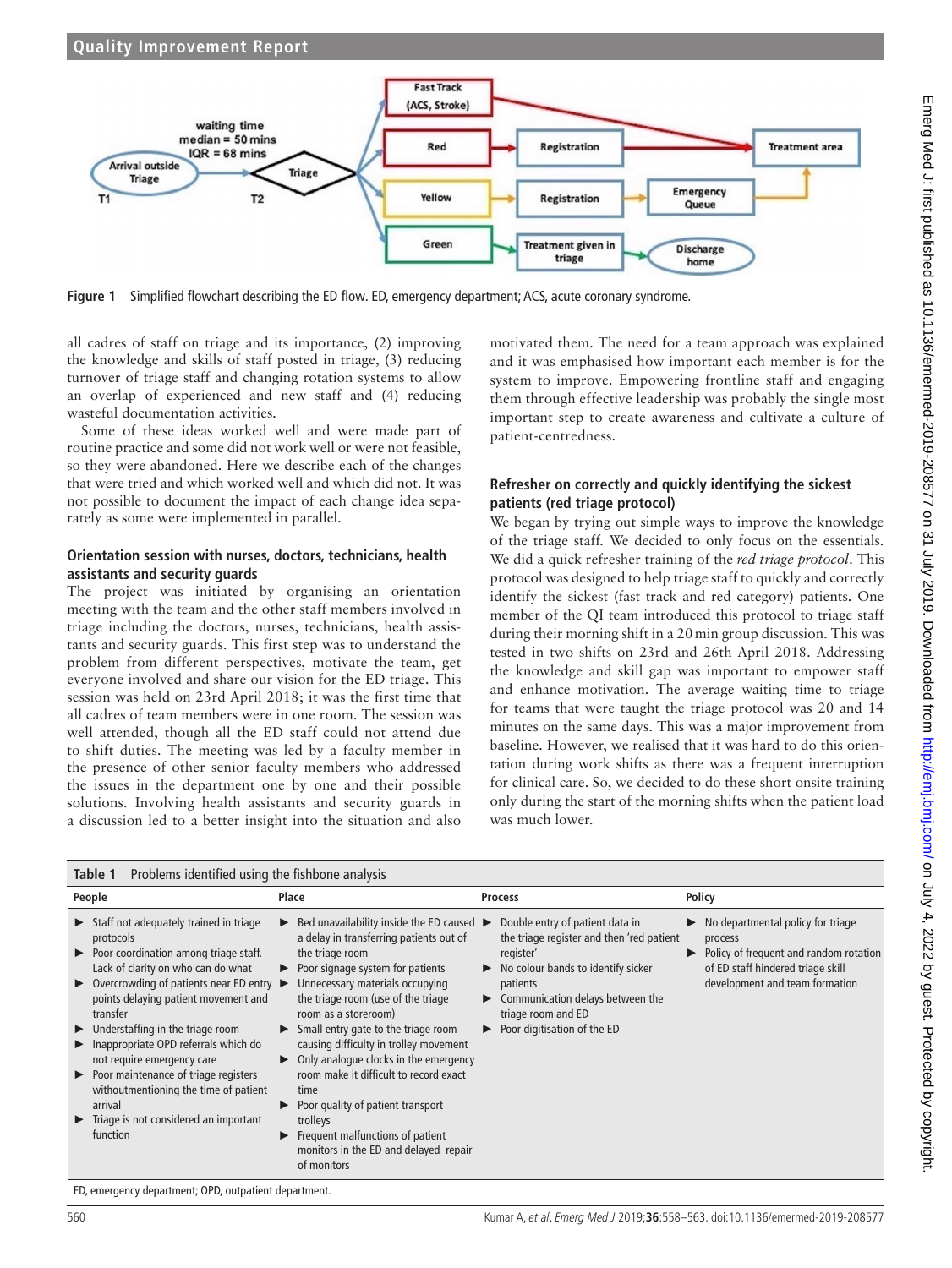### **Quality Improvement Report**



Figure 2 Run chart of average waiting time to triage\*. \*Each data point is the average waiting time to triage of 20 patients. Collected between 12 and 1 pm, except on 2 days as annotated. ED, emergency department; EM, emergency medicine.

### **Formal triage training with first responder course for all ED staff**

Another change idea was to conduct a *first responder course* for nursing staff, health assistants and security guards posted in the triage area. This was a half-day programme aimed at identifying sick patients, introduction to the concept of triage and the action to be taken in specific circumstances. Two training sessions were conducted on 11th and 14 th May 2018. The waiting time data on 15th May showed reduction in average waiting time outside the ED to an average of 9 min for that day [\(figure](#page-3-0) 2). Regular weekly and then bi-weekly triage training sessions were scheduled thereafter.

### **Providing extra EM consultant support during peak hours**

Some studies have shown that placing an EM physician at triage leads to significant reductions in the waiting times.[14 15](#page-5-8) We tested the impact of having an extra consultant in triage during the busy time of 11 am to 1 pm on 15th May 2018. The wait time to triage dropped to <10min during this PDSA. This was a successful change idea but could not be implemented consistently because EM physicians were not always available to support triage.

### **Reducing nursing turnover in the triage team**

Lack of fixed staff has also been identified as an important challenge in patient safety by the Seventy-second World Health Assembly of WHO.<sup>16</sup> In our department, the nursing staff posted in triage were not fixed; the staff trained in triage would often be posted to other areas of care. Moreover, most junior nursing staff were posted in the triage room. To counter this problem, we requested the department nursing leader to design duty rosters specifically to allow nurses of all experience levels to be posted on rotation to the triage and set up a *nursing triage team*. Discussions for this were initiated on 15th April 2018 and the new system was put into place after 15th May 2018. We also requested that the roster be designed such that the nurses stay in triage at least 3months before they are rotated to other areas. Also, we requested nursing staff be rotated in groups of 3, and not all 12 together, to allow an overlap of experienced and new triage nurses. The nursing leadership agreed to this proposal. to be randomly posted in other areas of the ED. The QI team

<span id="page-3-0"></span>continued discussions with the ED nurse superintendent and emphasised the need to reduce turnover of triage staff. Finally, it was agreed that due to a shortage of staff, three nursing officers will be rotated monthly rather than every 3months as previously discussed. This was still an improvement over the random transfer of nurses. Fixing staff for a specific period of time led to the strengthening of our triage system. It also eased the implementation of change ideas.

### **Reducing turnover of health assistants posted in the ED**

Just like the nursing staff, health assistants were also randomly rotated to and from triage. In parallel with the effort to reduce nursing turnover, a similar change idea was initiated to set up *the health assistants' team* in the triage area. The ED administrators agreed to staff a fixed batch of 4–6 health assistants for 3months in the triage room. Furthermore, it was agreed that not all health assistants would be changed at the same time, allowing an overlap of experienced and new health assistants.

### **Introducing preprinted triage registers**

A paper register in the triage room is used to record basic patient information and the time of initial assessment. Before this QI initiative, the registers were blank, and triage staff had to manually enter the headings for each page and draw lines. This was a waste of staff time. P*reprinted registers* were procured on 24th May 2018. Senior nurse administrators were involved in this change idea and ensured that the registers were procured and the stock did not run out. This change saved staff time, eliminated unnecessary data recording and standardised data collection.

### **Removing duplicate documentation**

We also identified non-value added activities. A 'Red register' was in use for documenting the basic details of red patients (those categorised as being most sick); previously, the health assistant transporting the patient to the treatment area had to take the Red register with him and obtain the signature of the receiving doctor. This process delayed the return of the health assistant back to the triage area. The data that were recorded in the 'Red register' was redundant as the same information was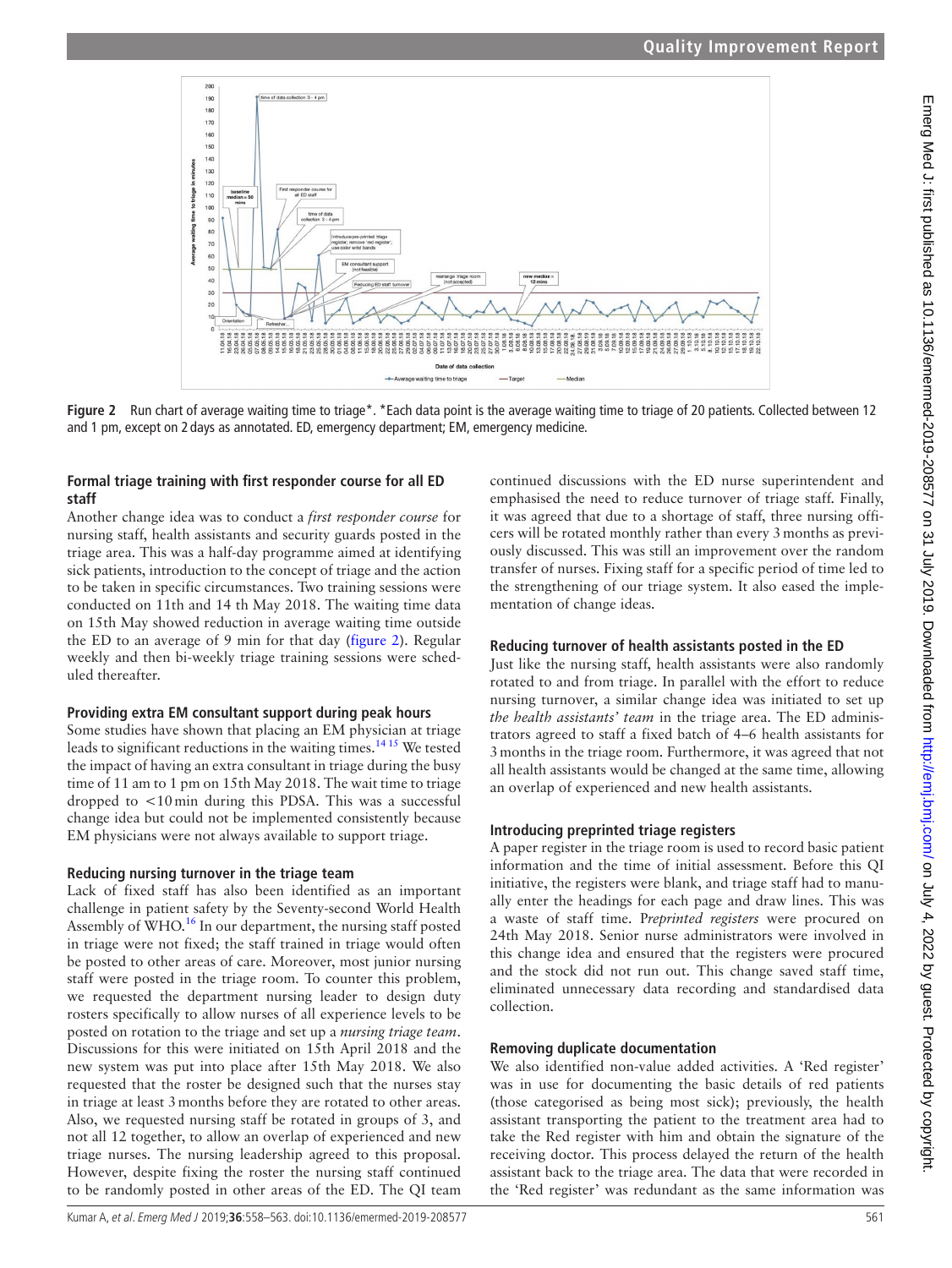### **Quality Improvement Report**

already in the triage register. Thus, the Red register was removed on 24th May 2018, allowing the quick return of health assistants to triage after the transfer of patients. The change idea was well received by the health assistants who found the use of Red register very tedious.

#### **Introducing colour-coded wrist bands to provide quick visual cues**

Colour-coded wrist bands were put in use to allow rapid identification of patients on 24th May 2018. A red band was placed on the wrist of critical patients. We decided not to use green and yellow bands as it turned out to be too time-consuming to put bands on all patients. This allowed easy identification of red patients and sped up the movement of critically ill patients out of the triage room.

#### **Changing the arrangement of the triage room**

The working table in the triage room was moved from its usual location at the entry of triage to the centre of the triage room on 12th June 2018. It was hypothesised that this rearrangement would improve patient flow. It seemed to be helping initially, but the triage staff did not find this relocation convenient, hence, the idea was abandoned and the table was moved to its original location.

#### **Results**

The baseline median waiting time to triage was 50min (IQR 68), with a maximum of 191min and a minimum of 9min. Within 1month of starting this effort, the median waiting time to triage fell below the target of 30 min. Using run chart rules a shift was detected starting on the week of 28th May 2018. The waiting time to triage remained below 30 min for the next few months, through the end of October 2018. The new median was 12 min (IQR 11 min) [\(figure](#page-3-0) 2). These improvements happened despite an increase in patient census. The monthly ED patient load at the start of this project in April 2018 was 8936 and this increased to >14000 patients by October 2018 [\(figure](#page-4-0) 3), however, the waiting time at triage continued to fall during this period.

#### **Lessons learnt**

QI methodology was practical and effective in reducing waiting time to triage. We learned that selecting a problem that is visibly causing patient harm and discomfort is advantageous as frontline staff are motivated to solve it. Team effort is crucial to success. There is usually no one root cause of the problem. We have to address many factors to solve the issue.

We focused on small tests of change that were within the control of the ED team. For example, one of the causes for long



<span id="page-4-0"></span>**Figure 3** Total number of patients seen at the ED per month (April 2018–October 2018). ED, emergency department.

ED wait times was inappropriate ED referrals from outpatient departments. We decided not to address this issue as it would require extensive interdepartmental coordination which would be challenging for the ED QI team. It was also not possible for us to increase the triage staffing levels. However, by working on other aspects such as minimising staff turnover, knowledge and skill development and reducing wasteful activities, we were still able to meet our aim of reducing waiting time to triage.

We learnt that a pragmatic approach to data can be enough to guide improvement efforts and that addressing both individual skills and system barriers are important.

#### **Limitations**

Specific change ideas which worked for us may not work for other EDs as some of the factors are contextual. It was not always possible to test each change idea one by one. Measurement timing, frequency and sample size were by convenience and opportunistic. Data on the duration of a patient awaiting triage were collected in the peak hours of patient crowding between 12 and 1 PM. As we wanted to minimise data collection burden, we do not have regular data from other times of the day. Thus, we do not know the effect of this intervention on unmeasured time points. Also, due to the lack of robust data systems in the ED, it was not possible for us to see the impact of this intervention on morbidity, mortality or total length of stay in the ED.

The activities performed to improve skills and knowledge were one-time activities. We are currently in the process of determining how to make regular training and skills development sessions for triage a routine part of the system. This will help sustain the improvement over time even as new staff join the ED.

#### **Implications**

ED services, especially non-trauma emergency services, have received little attention in LMICs. However, ED functioning impacts the whole hospital and can have immediate impacts on health outcomes.

It has been estimated that improvement of quality, access, efficiency and administration of timely emergency services can lead to a 45% reduction in mortality and a 36% reduction in disability in LMICs.<sup>[17](#page-5-10)</sup> It has also been documented that patients seeking emergency care (in LMICs) are generally young and free of chronic conditions.<sup>[6](#page-5-2)</sup> This observation also tallies with the general population that we see in our adult ED. Therefore, interventions to decrease mortality and morbidity in emergency settings of LMICs could dramatically increase life-years saved. ED efficiency is also important for any disaster response system. If the ED cannot handle regular work flow efficiently, then the system can collapse during any situation that leads to a sudden large influx of patients.

Based on our experience, we believe that other hospitals and healthcare teams can also improve the quality of care for their patients using similar improvement methods. The problem faced by our department will resonate with many other EDs, particularly, large public hospitals with heavy patient loads. We would encourage EDs facing similar challenges to use available resources and find innovative ways to improve care. The specific factors leading to delays in care and the change ideas will vary. But the QI methodology of identifying a specific aim, determining a simple measurement method, forming a team of frontline staff and trying several change ideas to resolve the problem can be followed in other settings.